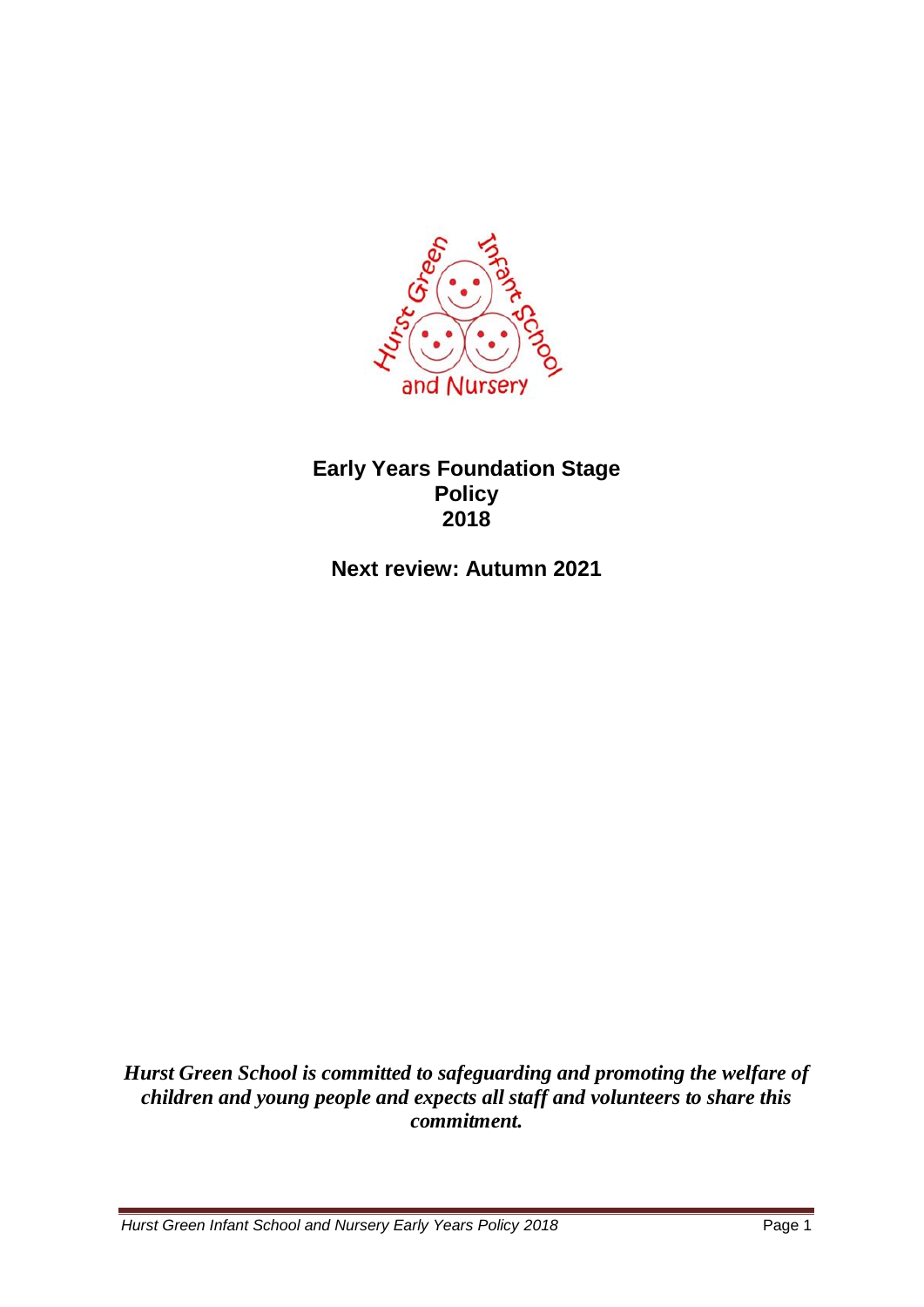

## **1. Introduction**

- **1.1** The Foundation Stage extends from birth to the end of the Reception year. Entry into Hurst Green Infant School and Nursery is at the beginning of the school year in which the children are five (although compulsory schooling does not begin until the start of the term after a child's fifth birthday).
- **1.2** The Foundation Stage is important in its own right, and also in preparing children for later schooling. It is the Early Learning Goals that set out what most children should achieve by the end of the Foundation Stage.
- **1.3** Children joining our school have already learnt a great deal. As well as learning at home, many have been learning in one of the various educational settings that exist in and around the village. The early years education we offer our children is based on the following principles:
	- it builds on what our children already know and can do
	- it ensures that no child is excluded or disadvantaged
	- it offers a curriculum which has at its heart child initiated learning experiences, facilitated and supported by dedicated practitioners
	- it offers a structure for learning that has a range of starting points, a content that matches the needs of young children, and activities that provide opportunities for learning both indoors and outdoors
	- it provides a rich and stimulating environment.

# **2 Aims of the Foundation Stage**

- **2.1** As stated in the statutory framework for the Early Years Foundation Stage, there are four guiding principles which should shape good practice. These principles underpin everything we do in the Foundation Stage at Hurst Green Infant School and Nursery. These are:
	- Every child is a **unique child**, who is constantly learning and can be resilient, capable, confident and self-assured
	- Children learn to be strong and independent through **positive relationships**
	- Children learn and develop well in **enabling environments**, in which their experiences respond to their individual needs and there is a strong partnership between practitioners and parents and/or carers and
	- **Children develop and learn in different ways and at different rates**. The framework covers the education and care of all children in early years provision, including children with special educational needs and disabilities.

# **3 Teaching and learning style**

**3.1** The features of effective teaching and learning in our school are defined in our policy on teaching and learning. They apply to teaching and learning in the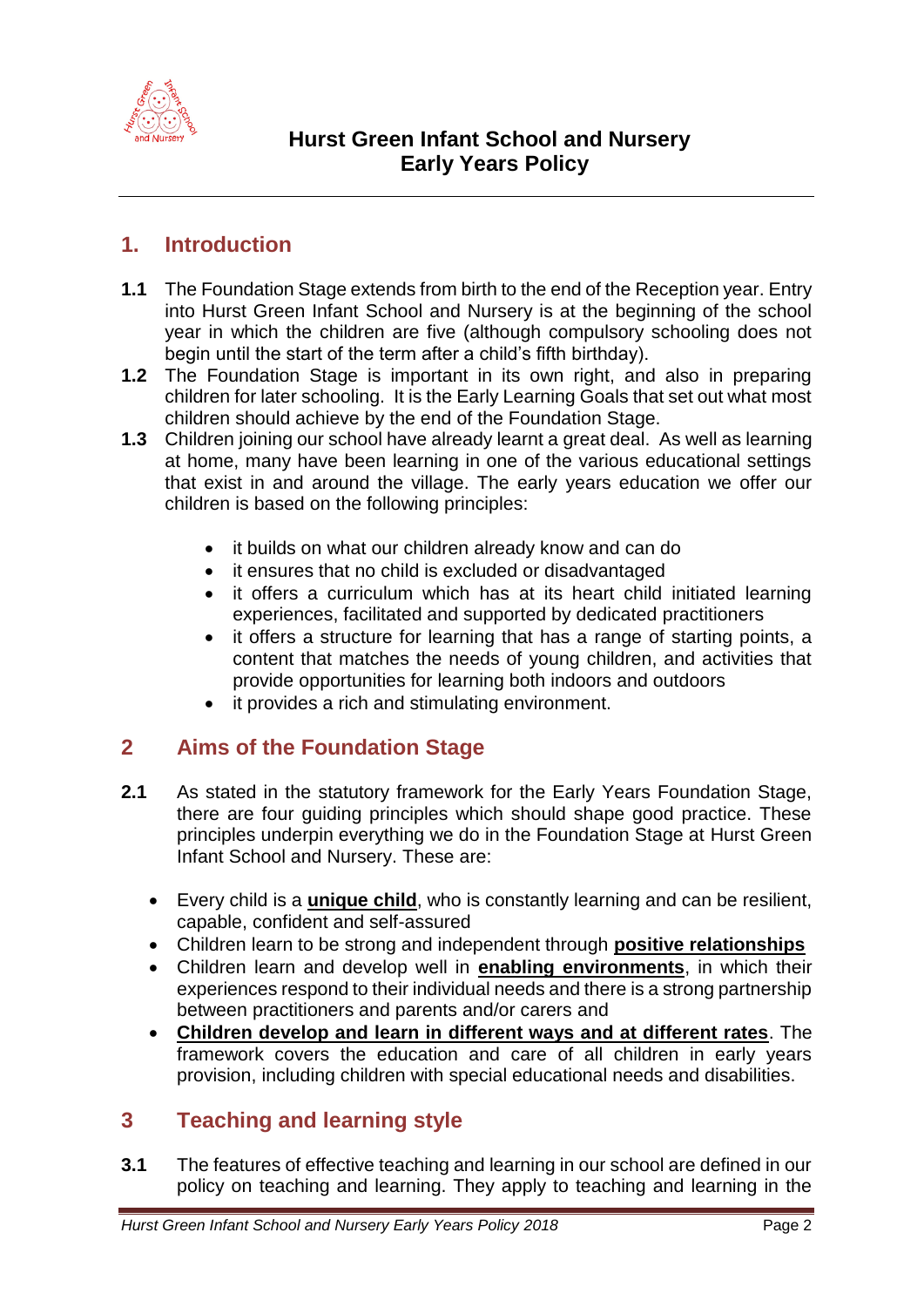Foundation Stage just as much as they do to the teaching and learning in Key Stage 1.

- **3.2** Underpinning all of our planning and teaching is the understanding of how children develop and learn. This is reflected in our practice through an understanding of the importance of the three **characteristics of effective learning** identified in the framework. These are:
	- **Playing and exploring** children investigate and experience things, and 'have a go
	- **Active learning** children concentrate and keep on trying if they encounter difficulties, and enjoy achievements and
	- **Creating and thinking critically** children have and develop their own ideas, make links between ideas, and develop strategies for doing things.
- **3.3** The more general features of good practice in our school that relate to the Foundation Stage are:
	- the partnership between teachers and parents that helps our children to feel secure at school, and to develop a sense of well-being and achievement
	- the range of approaches that provide first-hand experiences, give clear explanations, make appropriate interventions, and extend and develop the children's play, talk or other means of communication
	- the carefully planned curriculum that helps children meet, and in some cases exceed the Early Learning Goals by the end of the Foundation Stage
	- the provision for children to take part in activities that build on and extend their interests, and develop all areas of the curriculum
	- the encouragement for children to communicate and talk about their learning, and to develop independence
	- the support for learning, with appropriate and accessible space, facilities and equipment, both indoors and outdoors
	- the identification, through observations, of children's progress and future learning needs, which are regularly shared with parents
	- the good relationships between our school and the other educational settings in which the children have been learning before joining Hurst Green Infant School and Nursery
	- the regular identification of training needs for all adults working at the Foundation Stage.

# **4 Play at the Foundation Stage**

**4.1** Through play our children explore and develop the learning experiences that help them make sense of the world. They practise and build up their ideas, learn how to control themselves, and begin to understand the need for rules. They have the opportunity to think creatively both alongside other children and on their own. They communicate with others as they investigate and solve problems. They express fears, or re-live anxious experiences, in controlled and safe situations.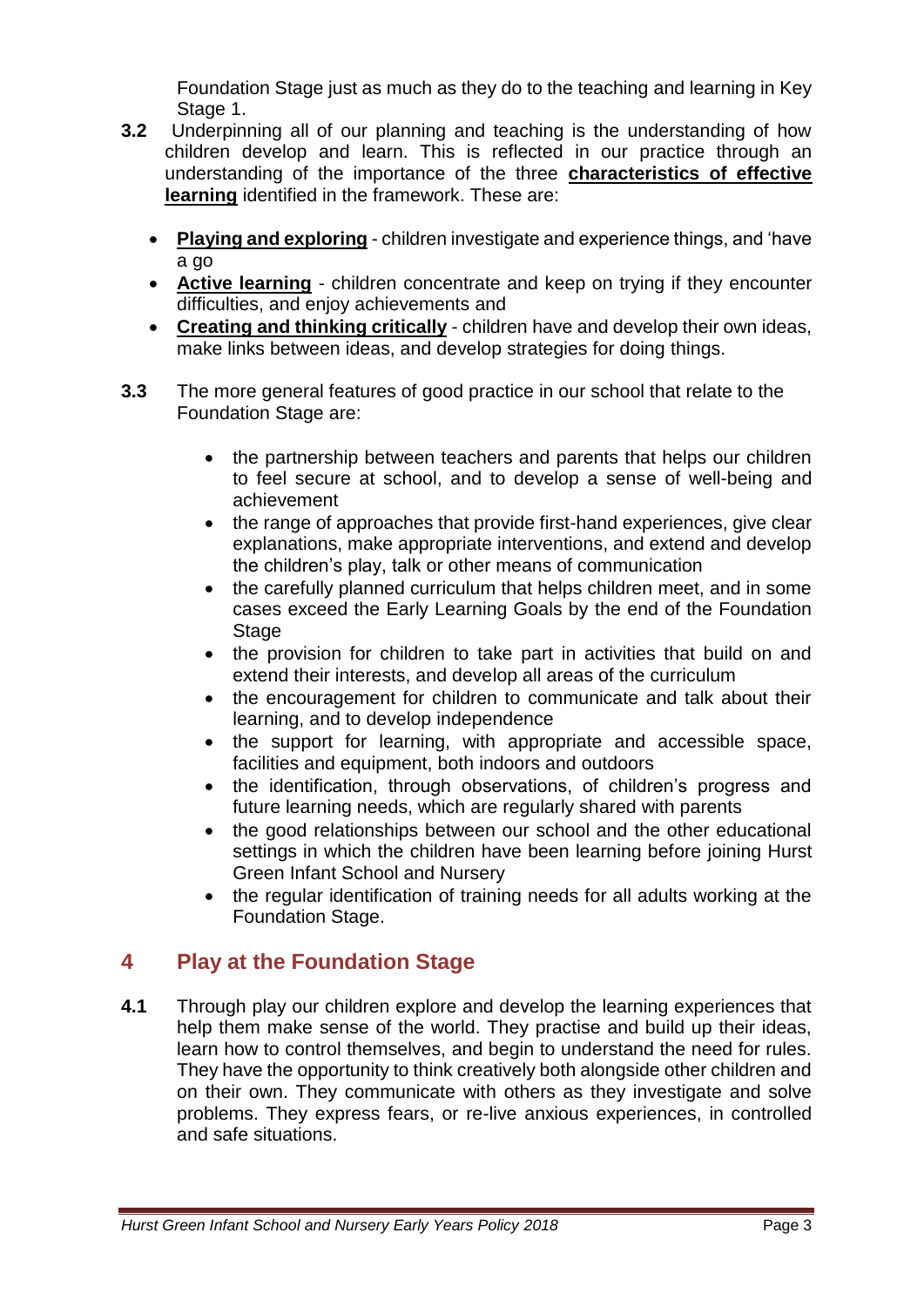# **5 Inclusion at the Foundation Stage**

- **5.1** We believe that all our children matter. We give our children every opportunity to achieve their best. We do this by taking account of our children's range of life experiences when we are planning for their learning.
- **5.2** At the Foundation Stage we set realistic and challenging expectations matched to the needs of our children, so that most children at Hurst Green meet the Early Learning Goals by the end of Reception. There may be some children who do not meet the Early Learning Goals, and they will be supported to continue working towards these in year 1. Some children will exceed the Early Learning Goals. We help them do this through careful planning which meets the needs of both boys and girls, including those children with special educational needs, more able children, children with disabilities and children from all social and cultural backgrounds.
- **5.3** We meet the needs of all our children through:
	- planning opportunities that build on and extend the children's knowledge, experience and interests, and develop their self-esteem and confidence
	- using a variety of teaching strategies that are based on children's learning needs
	- providing a wide range of opportunities to motivate and support children, and to help them to learn effectively
	- offering a safe and supportive learning environment, in which the contribution of all children is valued
	- using resources that reflect diversity, and that avoid discrimination and stereotyping
	- planning activities that are well matched to children's abilities and build on their next steps
	- monitoring children's progress, and providing support as necessary.

## **6 The Foundation Stage curriculum**

- **6.1** Our curriculum for the Foundation Stage reflects the 7 areas of learning identified in the framework. We recognise that all these areas of learning and development are important and inter-connected, but three areas are especially crucial for building children's capacity to learn, form relationships and thrive. These **Prime areas** are:
	- **Communication and language**
	- **Physical development** and
	- **Personal, social and emotional development**

In addition to these are four **Specific areas**, through which the three prime areas are strengthened and applied. The specific areas are:

- **Literacy**
- **Mathematics**
- **Understanding the world** and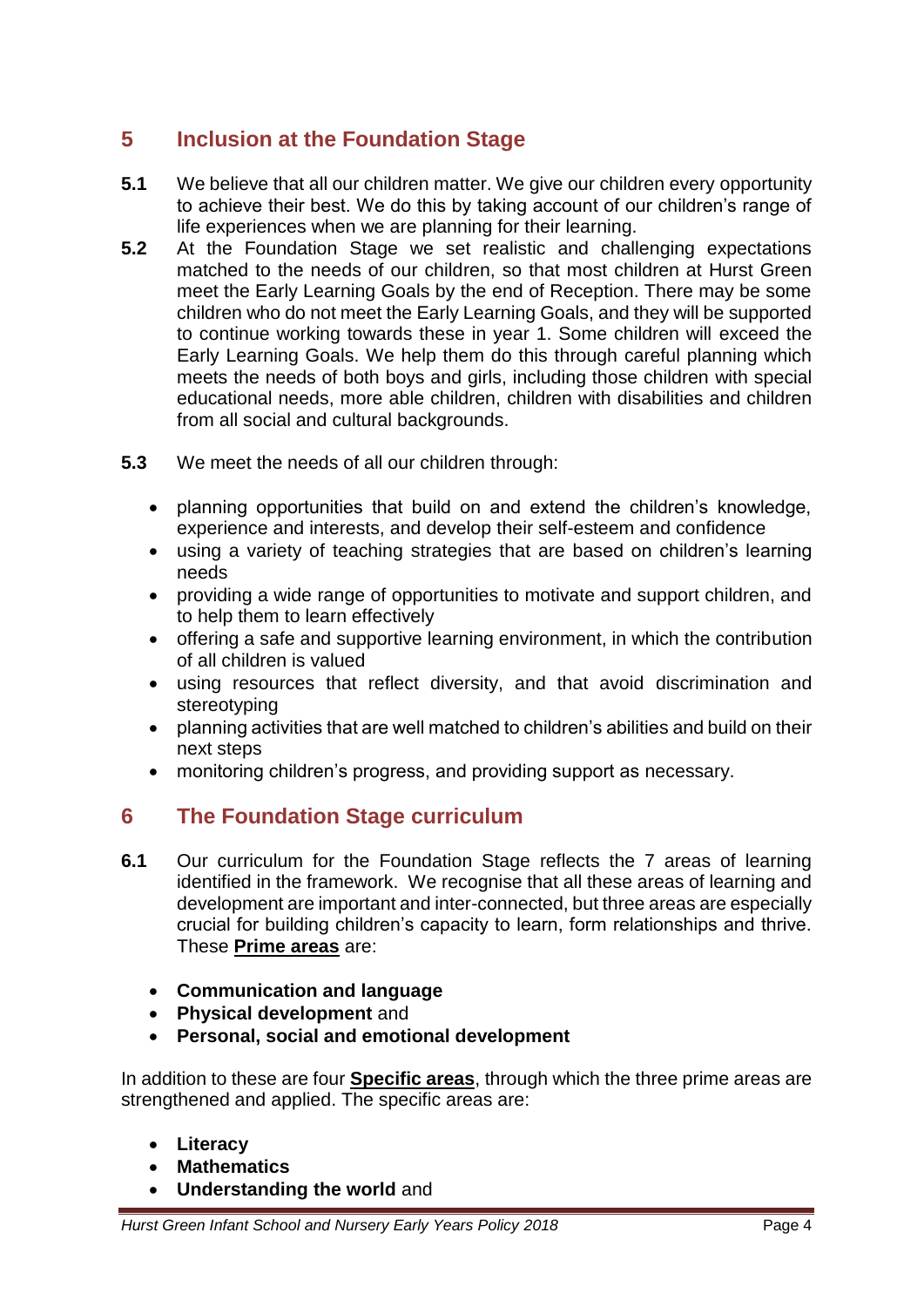#### **Expressive arts and design.**

**6.2** The 'Early Years Outcomes document' provides the basis for planning throughout the Foundation Stage.

#### **7 Assessment**

- **7.1** In the final term of the year in which the child reaches age five, and no later than 30 June in that term, the EYFS Profile (the National assessment tool) must be completed for each child. The Profile provides parents and carers, practitioners and teachers with a picture of a child's knowledge, understanding and abilities, and their progress against the Early Learning Goals. The progress is recorded as Emerging-1, Expected-2, or Exceeding-3, at each of the goals. The Profile reflects: ongoing observations made throughout the year by practitioners, any relevant records about the child; and discussions with parents and carers.
- .**7.2** During the first half term in Reception class practitioners judge each child's starting point in each of the seven areas of learning using the 'Early years outcomes' document. Using transition information from previous settings, along with observations made in the first weeks at school the teacher decides which age band the child's development falls within. These early assessments allow us to identify patterns of attainment within the cohort, in order to adjust the teaching programme for individual children and groups of children.
- **7.3** The teacher undertakes assessments throughout the Reception Year (roughly every three months) and updates children's individual record of development. At the end of the final term in Reception, practitioners use this record of development to inform the judgements they make for the EYFS Profile. These judgements will be reported to parents and the local authority. The child's next teacher uses this information to make plans for the year ahead.
- **7.4** Throughout the year each child builds up a folder of significant experiences known as a Learning Journey; this is a record of each child's work and progress. We share this with parents at each parental consultation meeting and at other opportunities throughout the year. We use Tapestry as an assessment tool to help support this.
- **7.5** Parents receive an annual report that gives feedback on each child's progress in each area of learning. It highlights each child's achievements, development needs, and next steps. In addition, we focus on learning behaviour in relation to the characteristics of effective learning. Annual reports are completed in June, and sent home to parents in early July each year.

## **8 The role of parents**

- **8.1** We believe that all parents have an important role to play in the education of their child. We recognise the vital role that parents have played, and their future role, in educating the children. This is done through:
	- talking to parents about their child before their child starts in our school